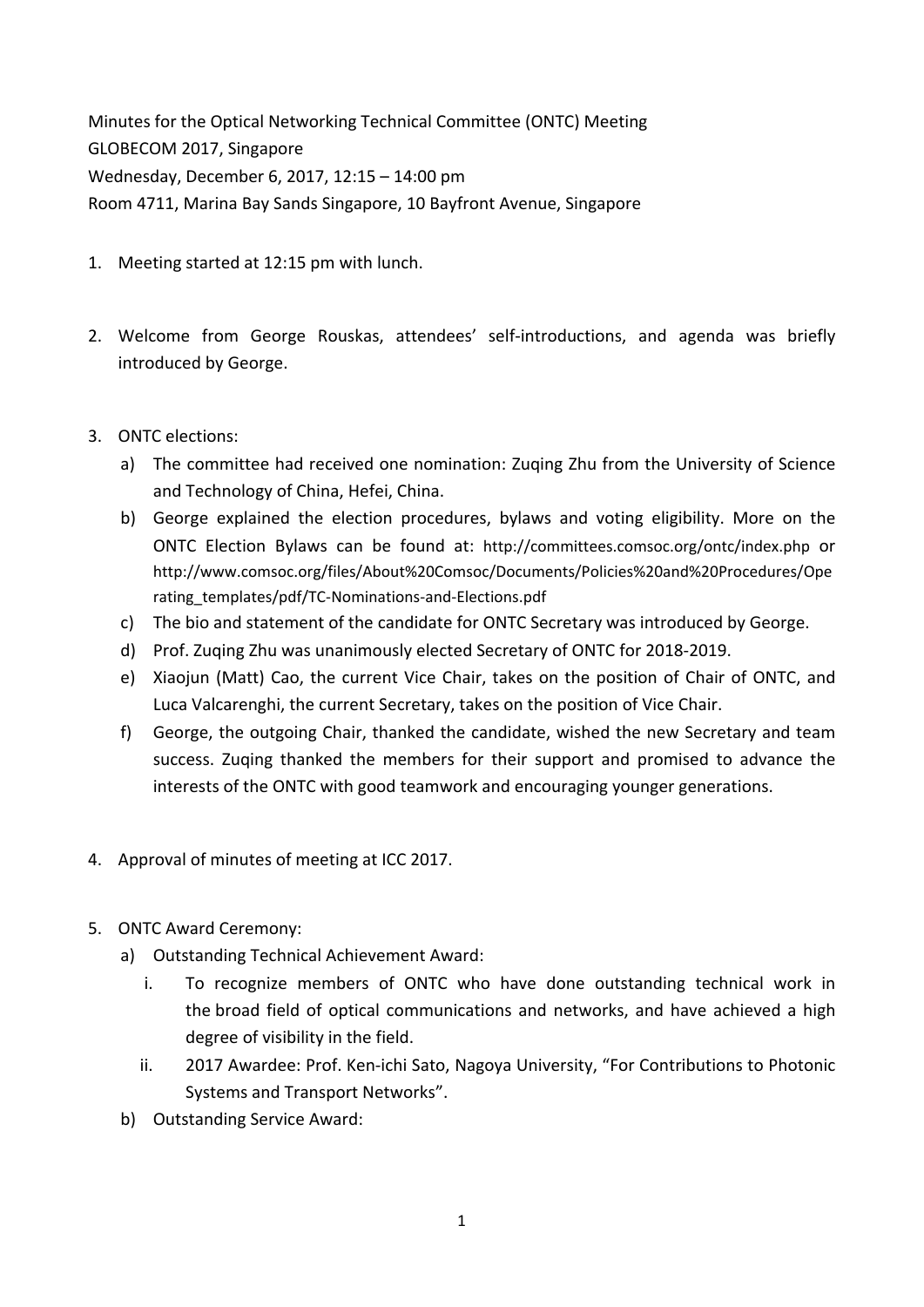- i. To recognize members of ONTC who have a distinguished record of service to the ONTC, providing exceptional leadership within ONTC, and promoting the ONTC activities and interests in the broader community.
- ii. 2017 Awardee: Dr. Dominic Schupke, Airbus Group, "For Key Efforts in Industry Outreach".
- 6. Conference, Journal and Book updates and reports

## **Conferences**

- GLOBECOM 2017
	- o ONS Chairs: Paolo Monti, and Gangxiang (Steven) Shen
		- Statistics:

84 submissions: 39 networks, 45 systems 33 accepted: 25 oral, 8 interactive

- o Next‐Gen Networking & Internet Co‐Chair: Walter Cerroni
- o Green Comm. Sys & Nets Co‐Chair: Jaafar Elmirghani
- o Best paper award
	- D. Zou, C. Gong, K. Wang, Z. Xu, "Characterization of A Practical Photon Counting Receiver in Optical Scattering Communication"
- o Runner‐up
	- Y. Wu, M. Tornatore, Y. Zhao, B. Mukherjee, "TDM EPON Fronthaul Upstream Capacity Improvement Via Traffic Classification and Sifting"
- OFC 2018
	- o March 11‐15, 2018, San Diego, USA
	- o Program Co‐Chair: Robert Doverspike
	- o Several ONTC members serve on various subcommittees
- ONDM 2018:
	- o Dublin (Trinity College) (https://ondm2018.scss.tcd.ie/)
	- o May 14‐17, 2018
	- o General Chair: Marco Ruffini
	- o TPC Co‐Chairs: Anna Tzanakaki, Ramon Casellas, Achim Autenrieth
- $\bullet$  ICC 2018:
	- o May 20‐24, 2018, Kansas City, USA
	- o ONS Chairs: Nasir Ghani (ONTC), Tarek El‐Bawab (TAOS)
	- o 71 ubmissions: 42 networks, 29 systems
- GLOBECOM 2018 (Abu Dhabi) ONS Chairs: Xavi Masip‐Bruin, Hakki Cankaya (TAOS)
- ICC 2019 (Shangai) ONS Chairs: Matt Cao (ONTC), Scot Fowler (CSR)
- GLOBECOM 2019 (Big Island, Hawaii) ONS Chairs: nominations submitted.
- IEEE ANTS, Dec. 17‐20, 2017, Bhubaneswar, India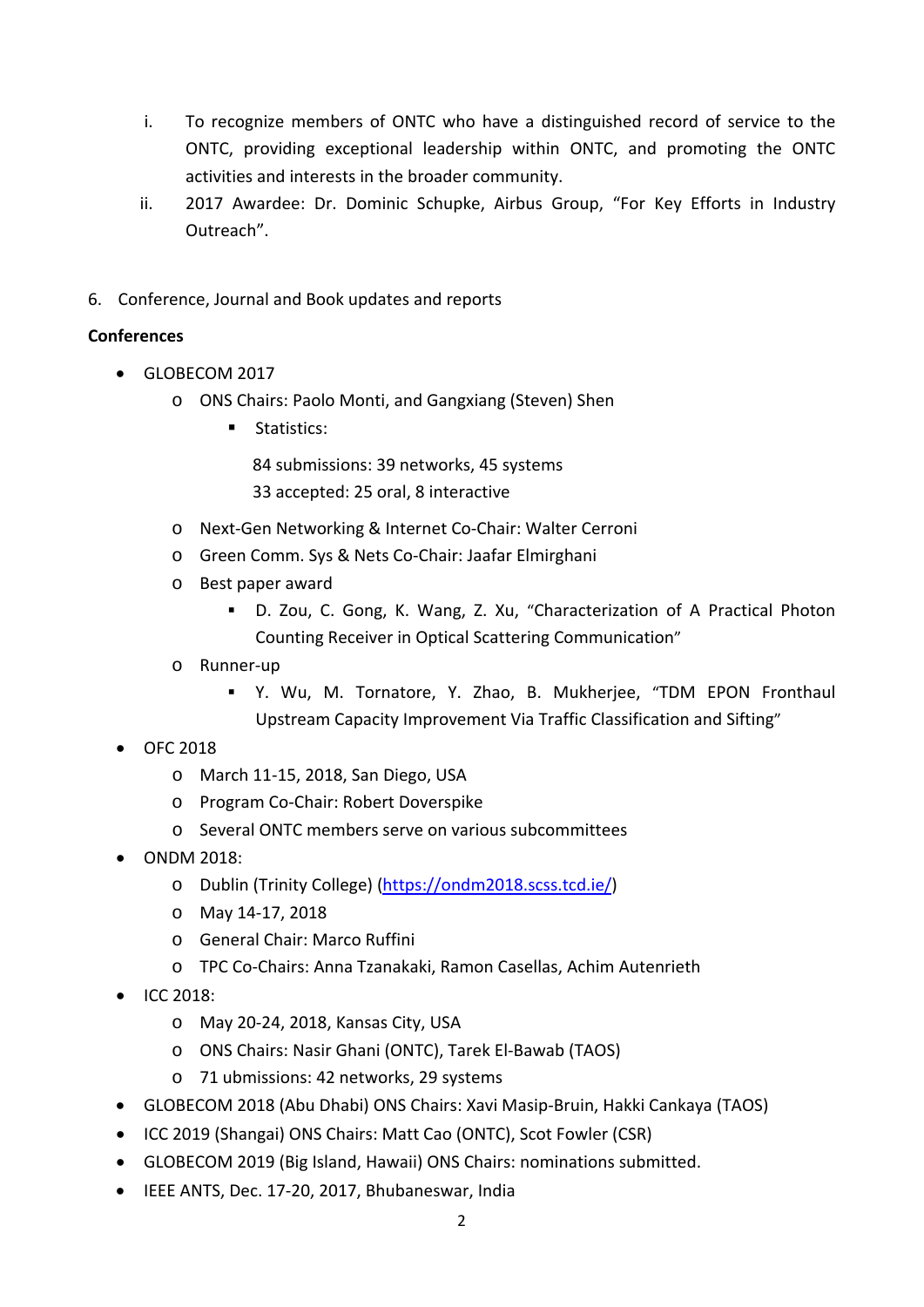- OSA NETWORKS, July 2-5, 2018, Zurich
- NETWORKS, Sep. 10‐12, 2018, Cartagena
- ICACT 2017, Feb 19-22, 2017, Korea

## **Journals**

- JOCN SI on Optical Data Center Networks
	- o Submission deadline: January 8, 2018
- JOCN SI on Machine Learning and Data Analytics for Optical Communications and Networking
	- o Submission deadline: February 20, 2018
- JOCN has launched an SI for GC17 ONS papers and 11 papers have been selected.

## **Books**

- Springer Book Series: Optical Communications Systems and Networks
	- o http://www.springer.com/series/6976
	- o Series co‐Editors: Biswanath Mukherjee, Ioannis Tomkos
- Handbook of optical networks, will be published by Springer in 2019.
- 7. Call for Nominations:
	- a) ONTC Awards presented annually at GLOBECOM:
		- i. Technical Achievement
		- ii. Outstanding Service
	- b) ONS Chairs for future GLOBECOM/ICC Conferences
	- c) ComSoc Distinguished Lecturers (DLs)
		- i. Nomination deadline: September 30, 2018
		- ii. Three ONTC nominations have been approved for the DL term of 2018‐2019
	- d) IEEE Fellows
		- i. ONTC endorsement (Deadline March 1)

## **Attendance list**

| GC 2017, Singapore          |                  |                             |                                  |  |  |
|-----------------------------|------------------|-----------------------------|----------------------------------|--|--|
| <b>ONTC Attendance List</b> |                  |                             |                                  |  |  |
|                             |                  |                             |                                  |  |  |
| <b>First Name</b>           | <b>Last Name</b> | Email                       | <b>Affiliation</b>               |  |  |
| George                      | Rouskas          | rouskas@ncsu.edu            | North Carolina State University  |  |  |
| Luca                        | Valcarenghi      | l.valcarenghi@sssup.it      | Scuola Superiore Sant'Anna, Pisa |  |  |
| <b>ELINE</b>                | <b>WONG</b>      | EWON@UNIMELB.EDU.AU         | UN OF MELBOURNE                  |  |  |
| Lihua                       | Ruan             | RUANL@STUDENT.UNIMELB.EDU.A | UNI OF MELBOURNE                 |  |  |
|                             |                  | U                           |                                  |  |  |
| SOURAV                      | <b>MONDAL</b>    | SMONDAL@STUDENT.UNIMELB.ED  | UNI OF MELBOURNE                 |  |  |